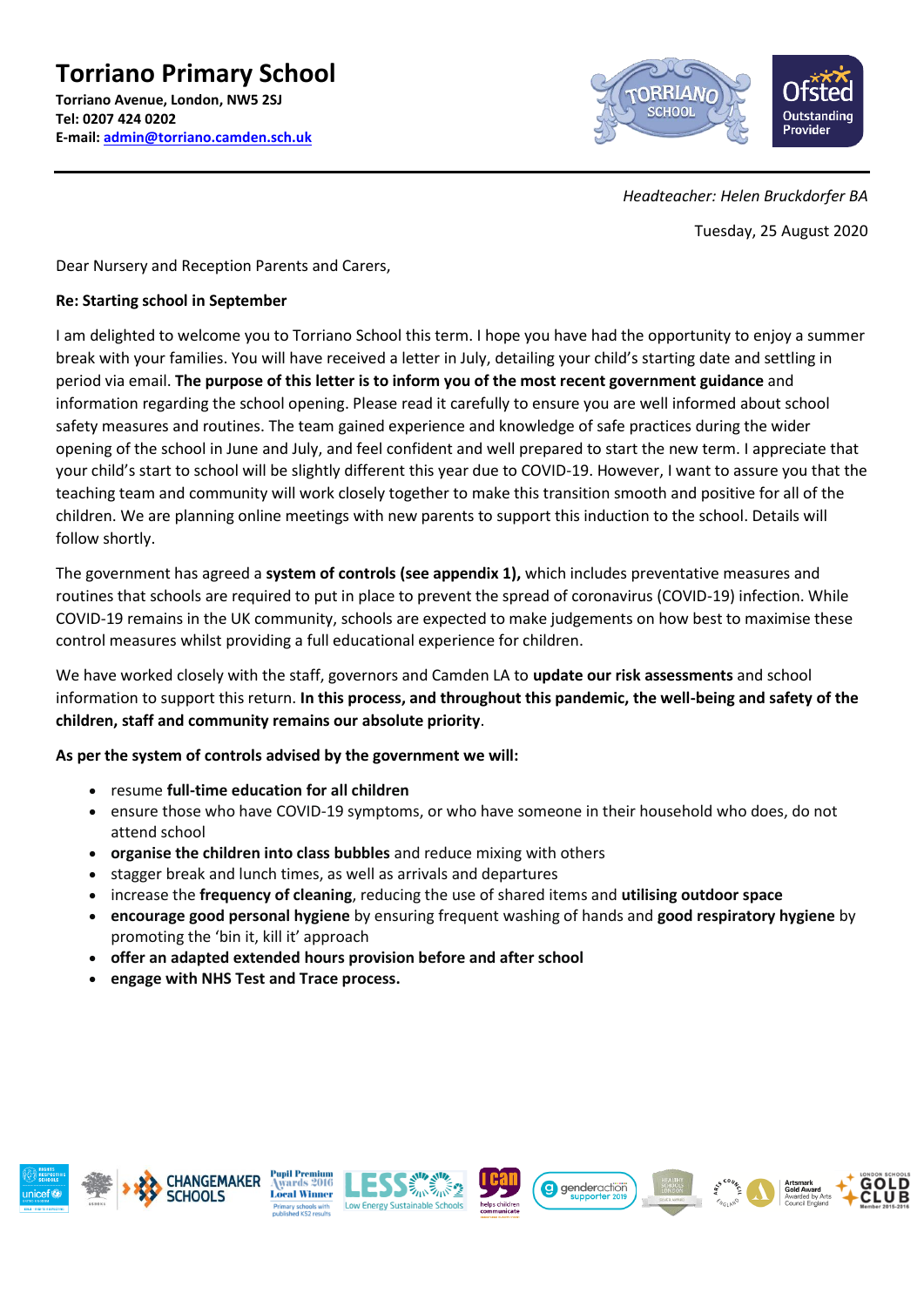### **Getting ready for school**:

On their return to school, children should:

- bring in a reusable water bottle, clearly labelled with their name. This bottle will stay in school. Torriano water bottles can be purchased via the office.
- only bring their packed lunch if they are not having lunch provided by the school
- wear suitable clothing and footwear, so they can take part in active, physical outdoor activity daily
- not bring in a **PE kit,** or learning equipment
- read daily in school and take books home

As per public health guidance, **children and staff are not required to wear face masks in school**. Families may wish to provide their children with face masks. They will not be provided by the school.

# **The start of term and school organisation**

Term begins on Thursday 3<sup>rd</sup> September. Please note that Reception and Nursery children have received **personalised start dates – please contact the school on 0207 424 0202 or admin@torriano.camden.sch.uk.** Start and finish times will be staggered to maintain social distancing. Please check the table and map below for times and locations. Parents in Reception and Nursery will be able to access the school for a prompt drop off via a one-way system.

### **Arrivals and Departures:**

Your child has been assigned their class for this academic year. **Please check the table and map for your new arrival/departure location and time**.

| Class                         | <b>Arrival gate</b> | <b>Time</b> | Departure gate | Time  |
|-------------------------------|---------------------|-------------|----------------|-------|
| <b>Nursery</b>                | EYFS gate           | 09:20       | EYFS gate      | 15:05 |
| <b>Reception A (Hannah)</b>   | EYFS gate           | 09:10       | EYFS gate      | 15:30 |
| <b>Reception B (Victoria)</b> | EYFS gate           | 09:10       | EYFS gate      | 15:30 |













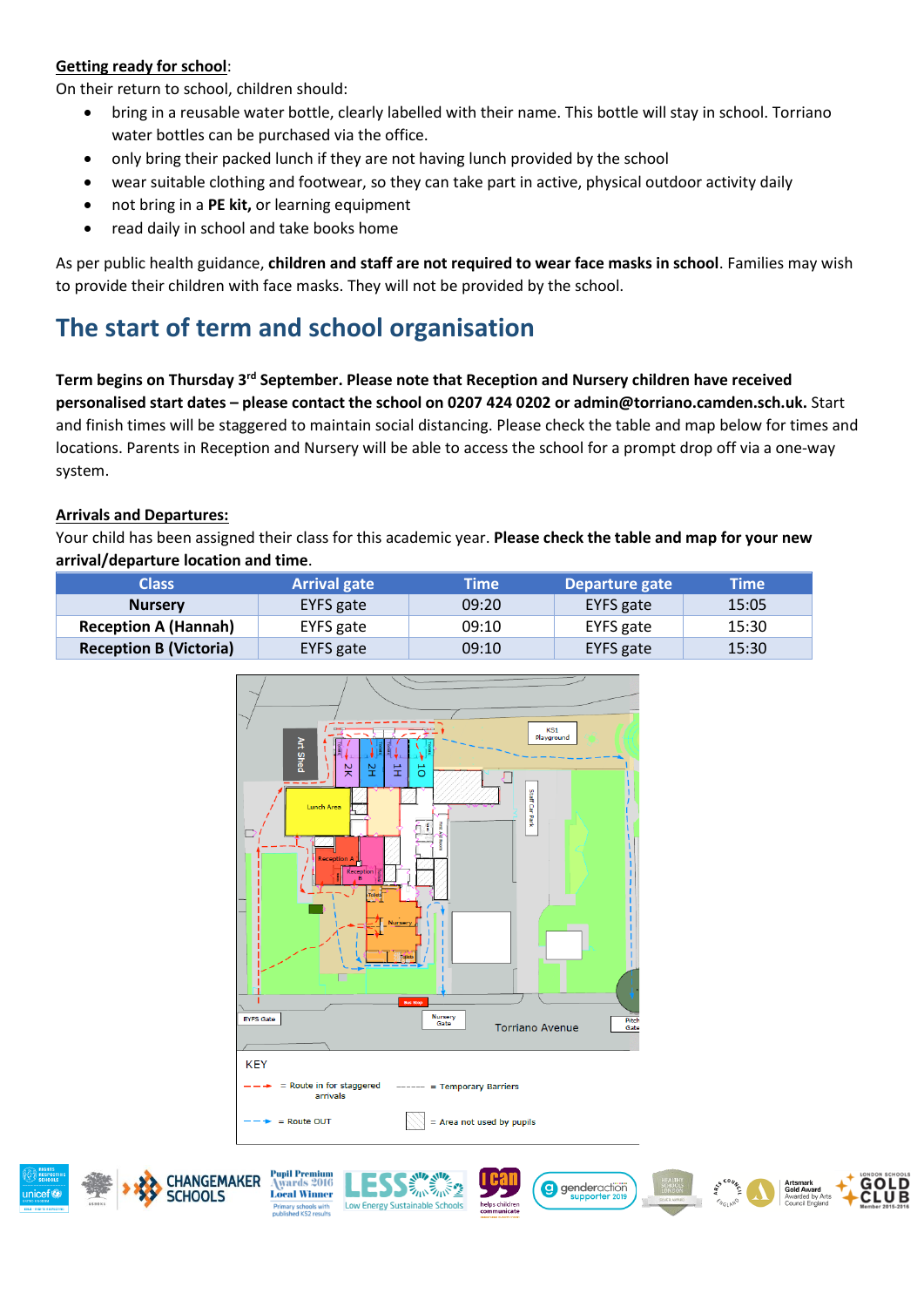### **Procedures**

**Below is step-by-step guidance** on what you and your family should do during the arrival and leaving of the school grounds. In order to maintain safe procedures, we will need your **full co-operation**. We require parents and carers to:

- physically distance from each other and from staff when dropping off and collecting children
- limit drop-off and **collection to one parent or carer per household** and leave other children, not attending school, at home, if childcare allows
- **try to limit the use of buggies and pushchairs on the school grounds, by leaving them at home if possible.**
- leave scooters and bikes in the designated areas

### **Arrival:**

Drop-offs and pick-ups will be staggered to ensure that social distancing protocols can be followed. **Please be on time as early or late arrival impacts on our social distancing systems.** 

**Please see the table and map above for your arrival and departure gate**. **There will be staff available to guide you and support with social distancing. As you can see from the map, there is a one-way system** to the Early Years area**,** which will facilitate safe practices and avoid congestion. We understand that you will want to say goodbye to your child and allow them to settle. We will work with each child and family to support this process and understand that it varies from child to child. Safety for all remains paramount and we will encourage parents to leave when appropriate.

### **Departure:**

**At the end of the school day** the children will leave at staggered times. If you are collecting your child please be on time, following the same access path as per the morning drop-off.

- Children will be collected from their classrooms
- Parents should follow the one-way system as indicated on the map
- We will require adults to line up outside of their classrooms to greet their children, maintaining social distancing while on the school site and be patient

Please carefully look at the map for lining up locations and classrooms.

### **The School Day**

### **The children will remain in their class bubble throughout the day, with their teaching team.**

- They will learn in their own classroom and outside space. Some resources including carpets, soft toys, dressing up clothes and non-essential furniture have been removed to create space and maintain effective hygiene.
- **All resources in use will be cleaned regularly.**
- We will encourage handwashing. The children will wash their hands in the normal way and times before and after eating, after sneezing or coughing and after playing outside. Staff will be supervising and modelling children's hand washing and there will be posters at the children's eye level to promote the proper way to wash hands.
- It is difficult to stay 2 metres away from each other at all times in Early Years settings and we recognise that caring for young children requires close contact with them. The official guidance for Early Years staff does not encourage social distancing of staff with children, so we will encourage natural ventilation from opening windows (when it is safe to do so) to help circulate air, and also measures to reduce the frequency that door handles are used.
- We are keen to support the children's fitness and well-being. Each class will have their own PE equipment and resources. These will be cleaned after every use.

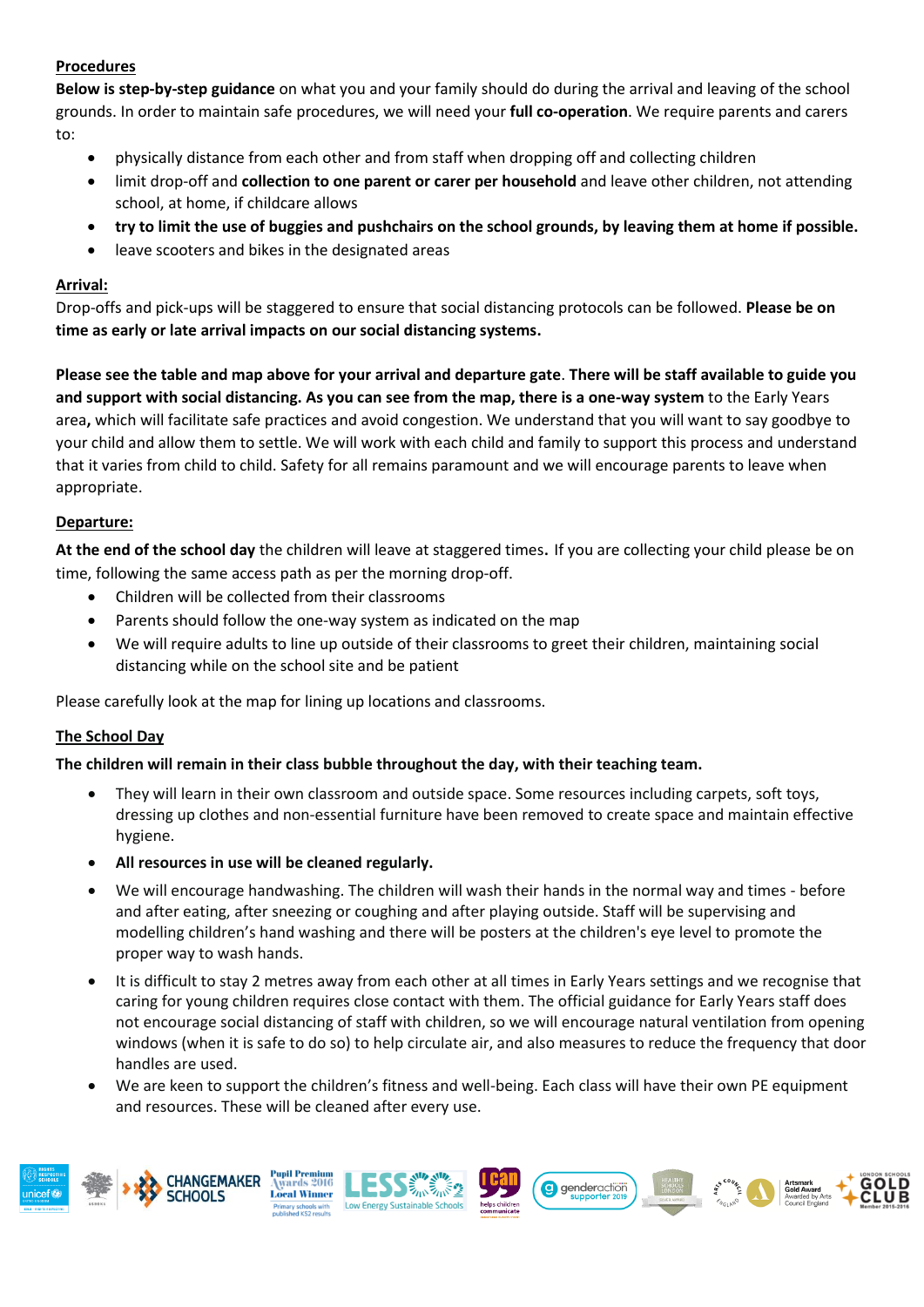- Lunch times will be staggered, with children remaining in their classes throughout the school day and playing in the Early Years area which has been carefully partitioned.
- Learning will be based around the Early Learning Goals, enabling as much time outside as possible.
- Personal, social and emotional learning will be prioritised.
- Local trips and visits can be undertaken this term if risk-assessed appropriately and bubbles are maintained. Teachers will plan for local area visits in the first instance and **public transport will not be used**. As usual, you will be informed and will need to consent to any trips.
- Thank you for registering with Tapestry, we hope you have engaged with the system and we look forward to sharing the children's first days in school on this online platform.

### **Lunches:**

A full lunch service will be available, including halal and vegetarian options. Children will eat with their classes and there will be a staggered service in the school hall. The menu is available on the school website. If your child is having a packed lunch they will store their lunchbox in their tray. **Social distancing will be in place during lunchtimes and extra catering staff are employed to clean between each sitting**.

### **Extended Provision**

We offer wrap around care for children in Nursery and Reception between 8am and 6pm. If you have not already informed us of your requirements, please email [admin@torriano.camden.sch.uk](mailto:admin@torriano.camden.sch.uk) with the subject line: Extended provision EYFS.

### **Breakfast Club**

Under the current guidance, we are offering breakfast club in year group bubbles. Children **must be dropped at the main office promptly at 8am**. Due to the number of locations required for breakfast club provision, **we cannot have flexible drop-off times**. The KS1 hall has been divided to accommodate Year 1, 2, Reception and Nursery children. All children attending breakfast club should access the school via the main gate at the Key Stage 2 building.

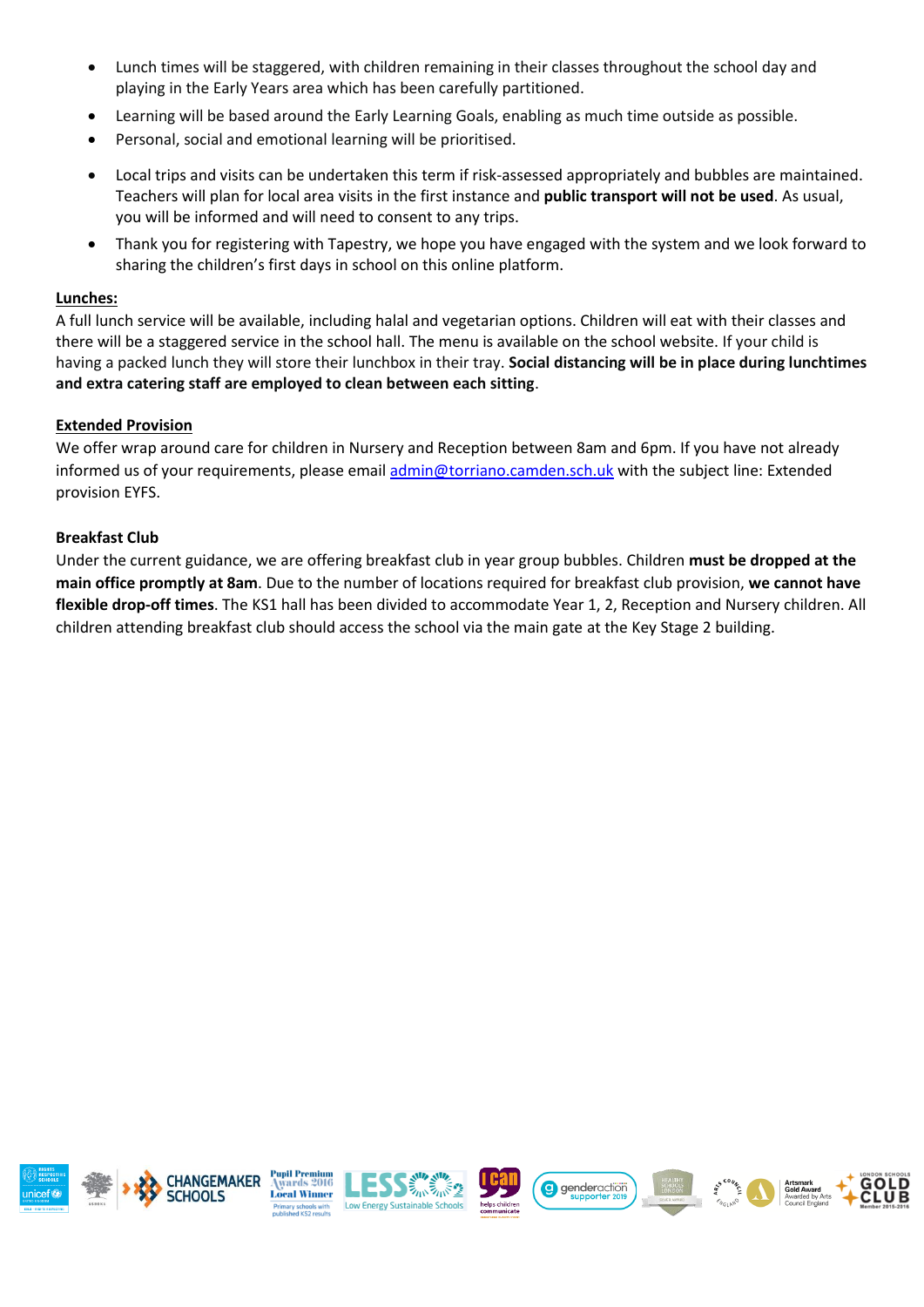## **Sickness and COVID-19 Protocols**

In order for us to implement safe return to school, we will need parents to follow, **without exception**, the guidance on **sickness protocols**. This is vital for the safety and protection of all children and staff. **Testing** is available for all children, their households and all staff. **Families have been incredibly diligent and responsive in following the guidance below.** This was integral to the safe running of the school in the summer term and it must continue this academic year.

### **Illness at Home**

**Please do not send your child to school if they are at all unwell and notify the school for the reason of absence.** This includes a cough, cold, temperature, sore throat or just feeling under the weather. Please follow the [government guidelines](https://www.gov.uk/government/publications/covid-19-stay-at-home-guidance) if your child or any other family member is showing any symptoms of COVID-19 and selfisolate. **Any member of your household with symptoms must self-isolate for at least 10 days from the commencement of symptoms. Other members of the household (including any siblings) must self-isolate for 14 days from when the symptomatic person first had symptoms. It is important that the school is notified of any COVID-19 test results.** 

### **Illness at School**

If a child, or a member of staff, becomes unwell at school with symptoms of COVID-19, they will be immediately **isolated** in the **designated medical room** in the Gatehouse Building (Key Stage 2 entrance). You will be contacted to take them home as soon as possible and take medical advice. Information regarding **testing** and self-isolation will be immediately provided and can be found [here](https://www.gov.uk/guidance/coronavirus-covid-19-getting-tested) or vi[a 111 online service;](https://111.nhs.uk/covid-19) or by calling 119. Always call 999 in an emergency.

Anyone in England who tests positive for coronavirus will now be contacted via text, email or over the phone and asked to log on to the **NHS Test and Trace** website, where they'll be asked for details of people with whom they've been in close contact.

A member of the Senior Leadership Team will contact you if notification of a test result is not received by the school. **On receipt of a negative test result, and if they feel well and no longer have symptoms similar to COVID-19, a pupil or staff member may return to school .**

The supervising staff member and other children in the bubble will continue to wash their hands thoroughly, and **do not** need to go home unless they develop symptoms or the **sick child subsequently tests positive**. The school will notify all relevant families if a child in the bubble tests positive.

**If a child or teacher tests positive for COVID-19, the school will take advice from the local health protection team.** 

### **Government expectations regarding attendance**

Returning to school is vital for children's education and for their wellbeing and schools have been requested to remind families that all students of compulsory school age must be in school unless a statutory reason applies (for example, if they are unwell or their household is self-isolating due to symptoms of COVID-19). On 1 August, the UK government paused the shielding advice for all adults and children, subject to a continued decline in the rates of community transmission of coronavirus (COVID-19). This means that even the small number of pupils who will remain on the shielded patient list **are expected to return to school, as are those who have family members who are shielding**.

The government has advised that if rates of the virus rise in local areas, children and family members will be directed to shield only during the period **where rates remain high**. If your child or a member of your household is clinically 'extremely vulnerable' (shielding list) according to the definition given by the UK government, please contact Deputy Headteacher and Inclusion Lead, Michelle Rae via [inclusion@torriano.camden.sch.uk](mailto:inclusion@torriano.camden.sch.uk) to declare the vulnerable status of your child or family member for our records. **If your child has existing medical needs, please ensure that the school has up-to-date information and medicines (Epi-pens, inhalers etc.).**

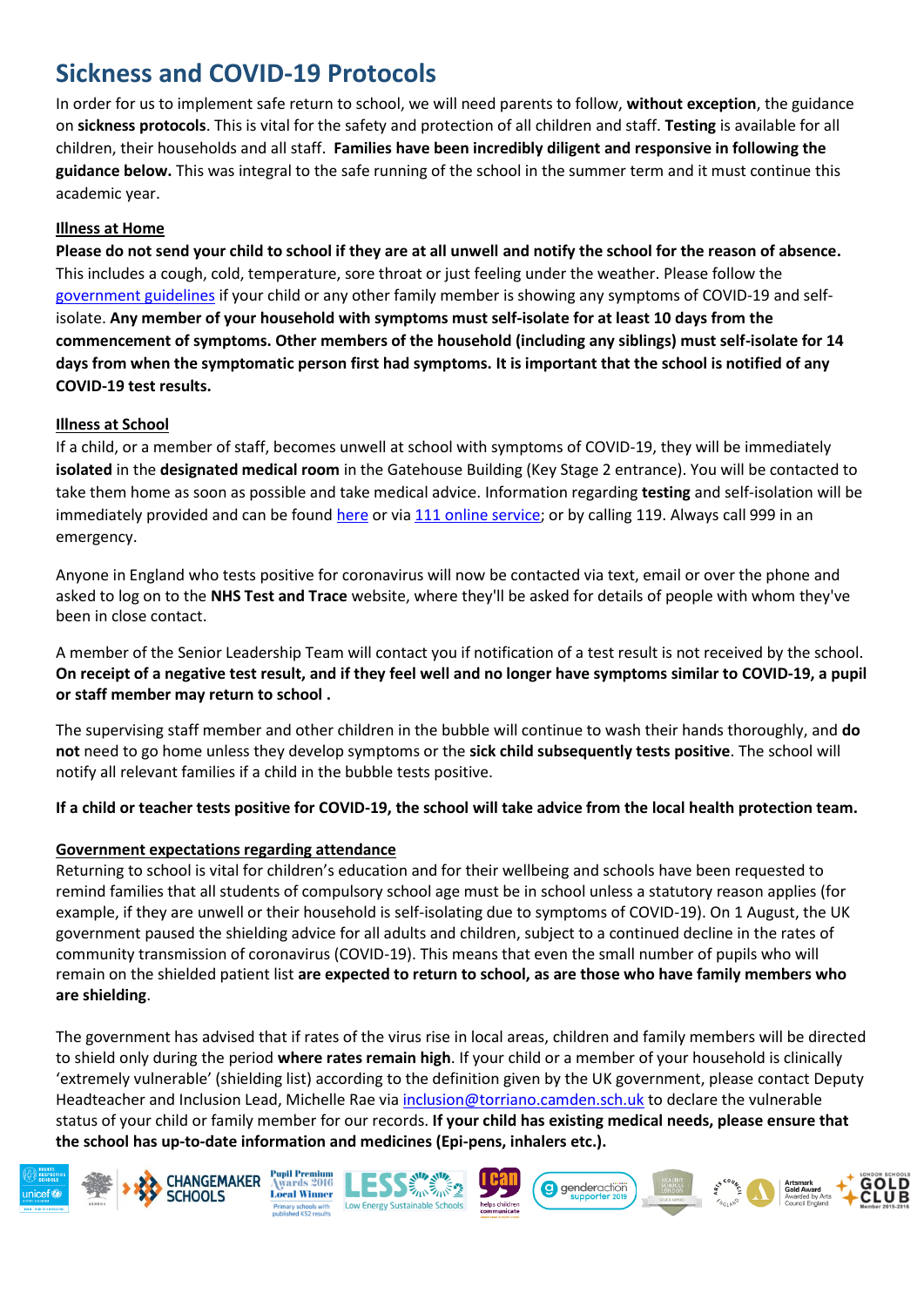### **Quarantine**

If you have recently travelled abroad, please ensure you have followe[d government guidance](https://www.gov.uk/government/publications/coronavirus-covid-19-how-to-self-isolate-when-you-travel-to-the-uk/coronavirus-covid-19-how-to-self-isolate-when-you-travel-to-the-uk) on self-isolation and inform the school if your child will be absent due to quarantine regulations.

### **In Summary**

- **The school is open for all children to return to school in September**
- **A system of controls is in place to support a safe opening (see appendix 1)**
- **Arrival and departure guidance has been provided. Please ensure you are punctual and keep the school informed of any absence.**
- **You have received guidance on sickness protocols. Please ensure you have read and understood these. The school team are here to support families to return safely to school.**
- **Extended hours provision is available and starts at 8am and runs until 6pm. This service must be booked via the admin email.**

**Please contact the school on 0207 424 0202** or emai[l admin@torriano.camden.sch.uk](mailto:admin@torriano.camden.sch.uk) if you have any queries regarding the information above. We will continue to carefully follow government guidance, therefore please bear in mind that these arrangements are subject to change.

We look forward to welcoming your child to Torriano. The Early Years team will work closely with every family to ensure they feel confident and ready to start school. We can't wait to meet you!

All my best wishes,

fladmeach

Helen Bruckdorfer Headteacher